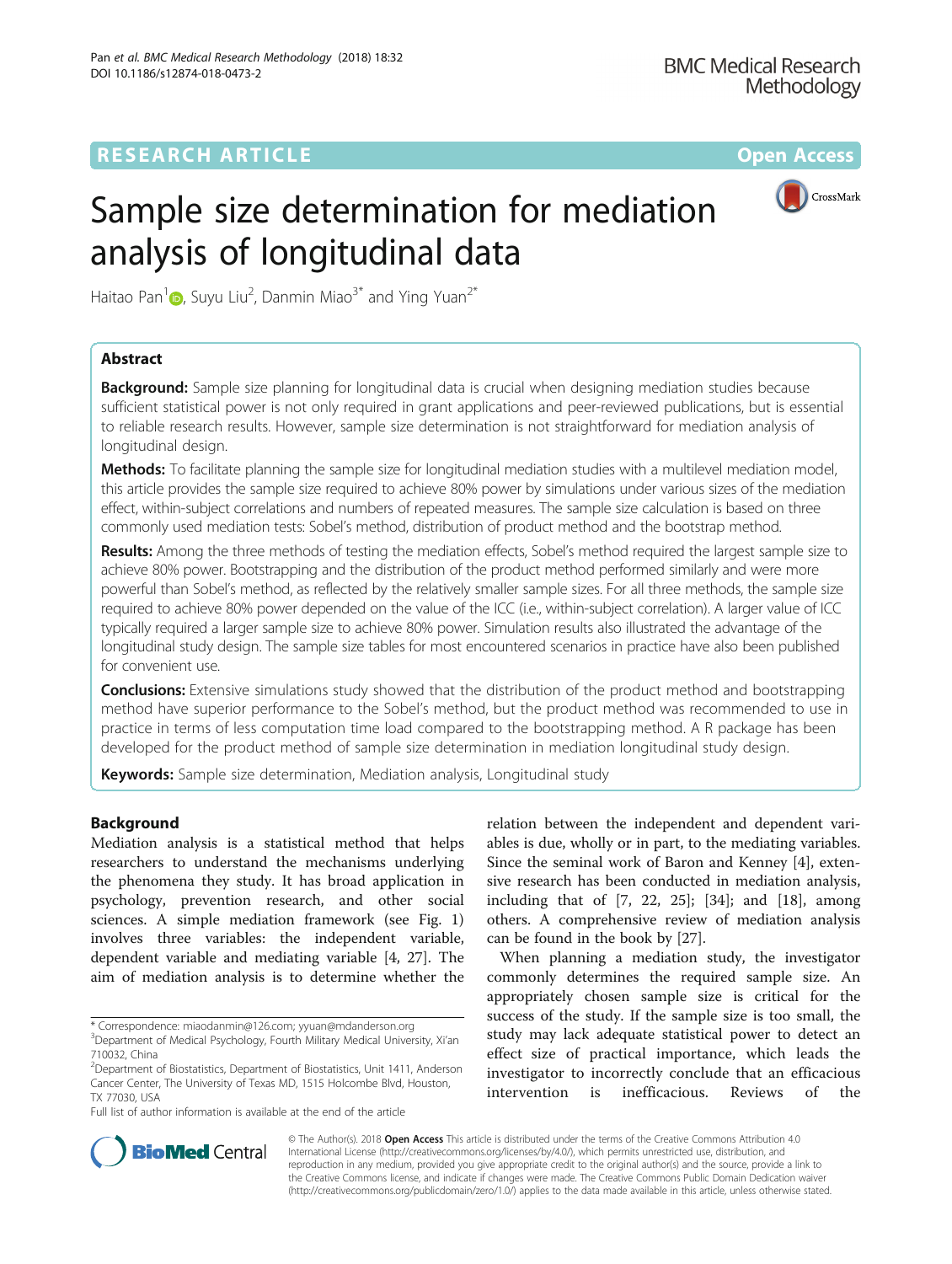<span id="page-1-0"></span>psychological literature suggest that insufficient statistical power is a common problem in psychological studies [[1,](#page-9-0) [29, 30](#page-10-0)]. On the other hand, an unnecessarily large sample size is wasteful and increases the duration of the study. Because of the importance of sample size, funding agencies such as the National Institutes of Health routinely require investigators to justify the sample size for funded projects.

Unfortunately, sample size determination is not straightforward for mediation analysis. No simple formula is available to carry out this task. Using Monte Carlo simulations, Fritz and MacKinnon [[14\]](#page-10-0) investigated power calculations for the simple mediation model and provided guidance in choosing sample sizes for mediation studies with independent data. Their results, however, are not applicable to longitudinal studies, in which data are correlated.

A longitudinal study design is common in psychological and social research [[13\]](#page-10-0). Compared with a crosssectional study design, the longitudinal design requires fewer subjects and allows investigators to study the trajectory of each subject. In longitudinal studies, repeated measures are collected from each subject over time. Since measures collected from the same subject are more likely to be similar when compared to those collected from other subjects, data from the same subject tend to be correlated. Analyzing such correlated data requires special statistical methods, such as the multilevel model [\[33](#page-10-0)]. In this article, assuming a multilevel mediation model and using Monte Carlo simulation, we investigate sample size determination for longitudinal mediation studies. Our objective is to provide practical guidance and easy-to-use R software to help researchers determine the sample size when designing longitudinal mediation studies.



## **Methods**

This section starts by formulating single-level mediation model, then multilevel mediation model for longitudinal data is described. We focus on lower-level multilevel mediation model and relevant model assumptions are discussed.

#### Simple single-level mediation model

Let  $Y$  denote the dependent (or outcome) variable,  $X$  denote the independent variable, and M denote the mediating variable (or mediator). A single-level mediation model (Fig. 1) can be expressed in the form of three regression equations:

$$
Y = \beta_{01} + \beta_c X + \varepsilon_1 \tag{1}
$$

$$
Y = \beta_{02} + \beta_{c'}X + \beta_b M + \varepsilon_2 \tag{2}
$$

$$
M = \beta_{03} + \beta_a X + \varepsilon_3,\tag{3}
$$

where  $\beta_c$  quantifies the relation between the independent variable and dependent variable (i.e., the total effect of X on Y);  $\beta_{c}$  quantifies the relation between the independent variable and dependent variable after adjusting for the effect of the mediating variable (i.e., the direct effect of X on Y adjusted for M);  $\beta_h$  quantifies the relation between the mediating variable and dependent variable after adjusting for the effects of the independent variable;  $\beta_a$  measures the relation between the independent variable and mediating variable;  $\beta_{01}$ ,  $\beta_{02}$ , and  $\beta_{03}$  are intercepts; and  $\varepsilon_1$ ,  $\varepsilon_2$ , and  $\varepsilon_3$  are error terms that follow normal distributions with mean 0 and respective variances of  $\sigma_1^2, \sigma_2^2$ , and  $\sigma_3^2$ .

The mediation effect can be defined by two ways:  $\beta_c - \beta_c$  and  $\beta_a \beta_b$  [\[16](#page-10-0), [17, 27](#page-10-0)]. For the single-level mediation model, the two definitions of the mediation effect are equivalent [[28\]](#page-10-0), but they are generally different in the multilevel mediation models we will describe.

### Multilevel mediation model for longitudinal data

For correlated longitudinal data, the simple mediation model, which assumes independence of observations, is not appropriate. Using the single-level mediation model for longitudinal data leads to biased estimates of standard errors and confidence intervals [\[3](#page-9-0)].

Multilevel mediation modeling is a powerful technique for analyzing mediation effects in longitudinal data. Multilevel models assume that there are at least two levels in the data, an upper level and a lower level. The lower-level units (e.g., repeated measures) are often nested within the upper-level units (e.g., subjects). Assuming that the lowerlevel units are random, also known as random effects,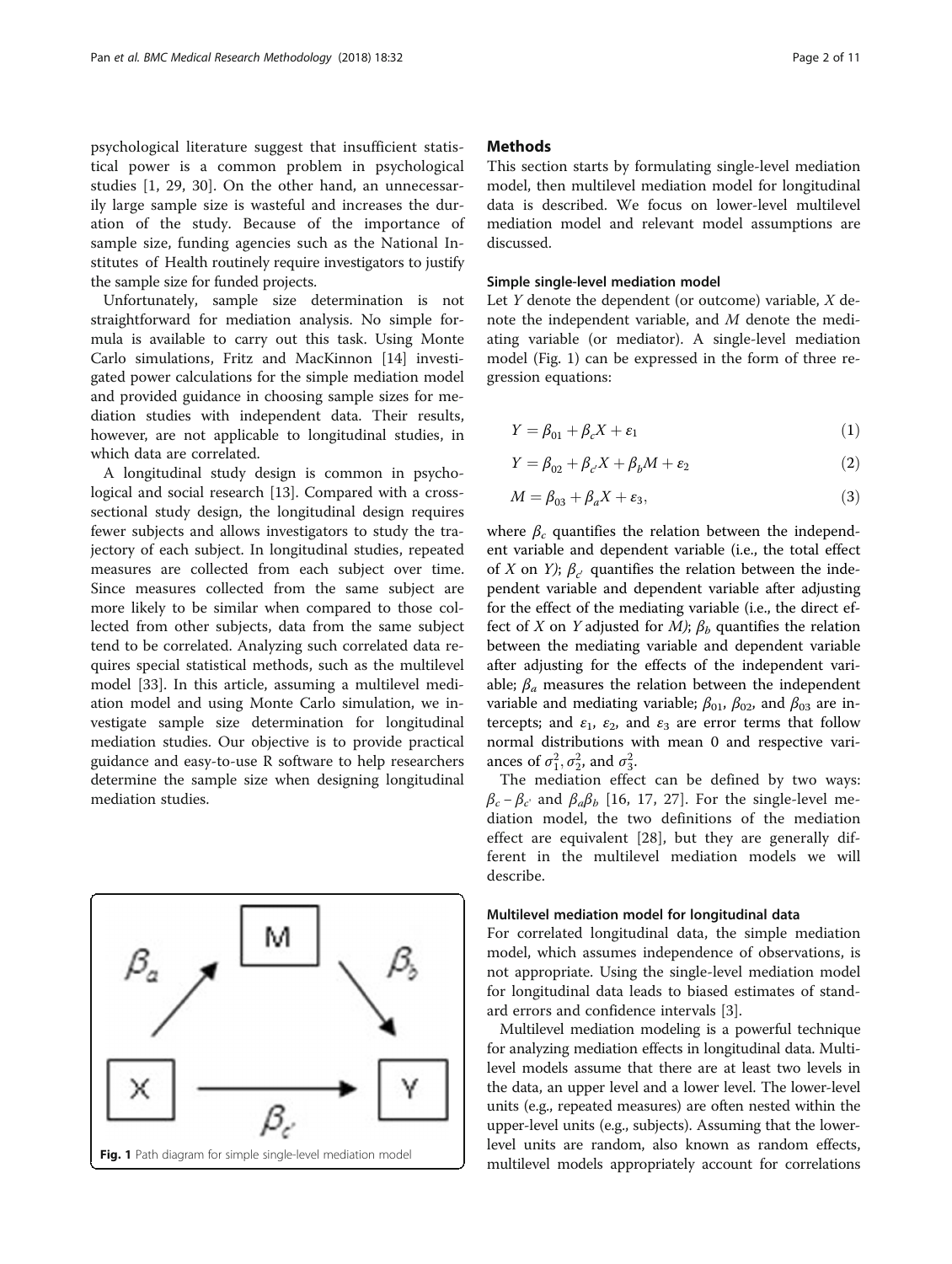<span id="page-2-0"></span>among the observations from the same subject, and yield valid statistical inference. For a comprehensive coverage of multilevel modeling techniques, see the book by Raudenbush & Bryk [[33](#page-10-0)].

The multilevel mediation model is much more complex than the single-level model because mediation effects can occur at the different model levels. Two kinds of mediation, upper-level mediation and lowerlevel mediation, can be distinguished in the context of multilevel mediation models [\[5](#page-9-0)]. In upper-level mediation, the initial causal variable for which the effect is mediated is an upper-level variable. In lower-level mediation, the mediator is a lower-level variable. Krull [[21](#page-10-0)] and MacKinnon [\[22\]](#page-10-0) offered examples of upper-level mediation, while [[18](#page-10-0)] studied lower-level mediation, in which the mediation links varied randomly across the upper-level units. In this study, we focus on a specific type of lowerlevel mediation model (Fig. 2) that is appropriate for analyzing longitudinal studies. In this model, an initial variable X is mediated in the lower level (i.e., measurement level), but the mediator M and outcome Y are affected by upperlevel (i.e., subject level) variations. A simple scenario for this model is a longitudinal experimental study in which subjects are randomly assigned to a treatment (time-invariant) or the multiple treatments can be assigned to a same subject in cross-over design (i.e., initial variable X, in this paper, variable X is treated as time-varying), and mediating variable M, such as a psychosocial measure, is believed to change individual behavior (i.e., dependent variable Y) over time.

#### The lower-level mediation model

Let  $X_{ij}$ ,  $Y_{ij}$ , and  $M_{ij}$  denote the independent variable, dependent variable, and mediating variable, respectively, for the ith observation from the jth subject. The lowerlevel mediation model in Fig. 2 can be expressed in the form of the following two-level regression equations,

$$
Lower : Y_{ij} = \beta_{01j} + \beta_c X_{ij} + \varepsilon_{1ij}
$$
\n
$$
\tag{4}
$$

$$
Upper: \beta_{01j} = \gamma_1 + u_{1j} \tag{5}
$$

$$
Lower : Y_{ij} = \beta_{02j} + \beta_{c'} X_{ij} + \beta_b M_{ij} + \varepsilon_{2ij}
$$
 (6)

$$
Upper: \beta_{02j} = \gamma_2 + u_{2j} \tag{7}
$$

$$
Lower : M_{ij} = \beta_{03j} + \beta_a X_{ij} + \varepsilon_{3ij}
$$
 (8)

$$
Upper: \beta_{03j} = \gamma_3 + u_{3j} \tag{9}
$$

where at the lower (or within-subject) level, similar to the simple single-level mediation model,  $\beta_c$  measures the total effect of the independent variable on the dependent variable;  $\beta_{c'}$  measures the direct effect of the independent variable on the dependent variable, adjusted for the mediating variable;  $\beta_b$  measures the effect of the mediating variable on the dependent variable, adjusted for the independent variable;  $\beta_a$  measures the effect of the independent variable on the mediating variable; and  $\beta_{01j}$ ,  $\beta_{02j}$ , and  $\beta_{03j}$  are subject-specific intercepts that differ from subject to subject, as reflected by the subscript  $j$  in these parameters. These subject-specific intercepts are also known as random intercepts. The terms  $\varepsilon_{1ij}$ ,  $\varepsilon_{2ij}$ , and  $\varepsilon_{3ij}$  are lower-level (or within-subject) error terms that follow normal distributions with a mean of zero and respective variances  $\sigma_1^2$ ,  $\sigma_2^2$ , and  $\sigma_3^2$ . At the upper (or between-subject) level  $\gamma_1$ ,  $\gamma_2$ , and  $y_3$  are overall or population average intercepts; and  $u_{1j}$ ,  $u_{2j}$ , and  $u_{3j}$  are upper-level (between-subject) error terms that follow normal distributions with a mean of zero and respective variances  $\tau_1^2$ ,  $\tau_2^2$ , and  $\tau_3^2$ .

In the multilevel model, the upper-level errors induce within-subject correlations. Let  $y_{ij}$  and  $y_{ij}$  denote the *i*-

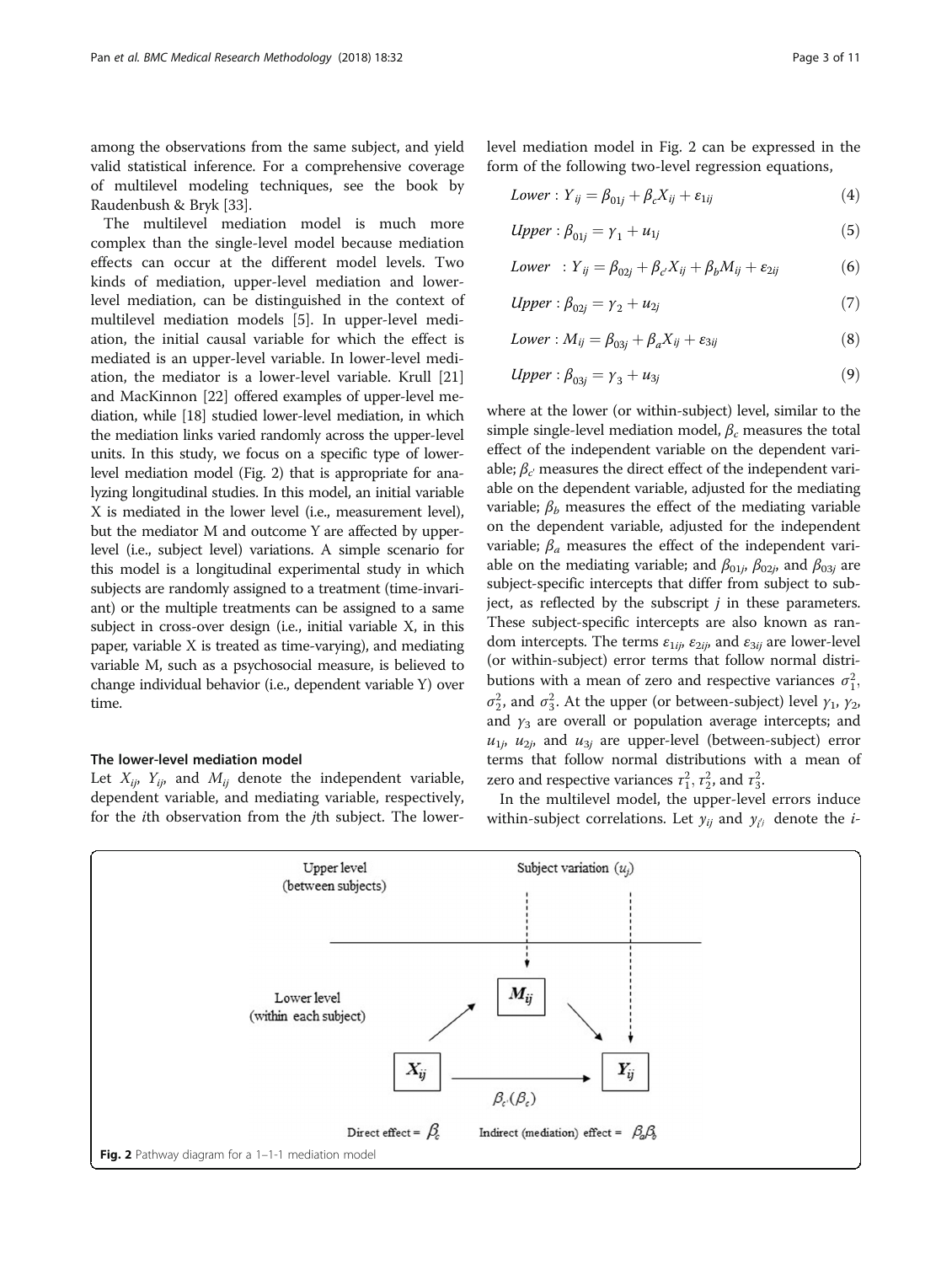*th* and *i* -th measures for the same subject *j*, then  $y_{ij}$  and  $y_{i'}$  are correlated as

$$
cov(y_{ij}, y_{i'}) = cov(\beta_{02j} + \beta_c X_{ij} + \beta_b M_{ij} + \varepsilon_{2ij}, \beta_{02j} + \beta_c X_{ij} + \beta_b M_{ij} + \varepsilon_{2i'})
$$
  
=  $cov(\beta_{02j}, \beta_{02j}) = \tau_2^2$ 

Such within-subject correlation is often measured by the intraclass correlation coefficient (ICC), which is defined as

# $ICC = \frac{\text{within-subject covariance}}{\text{overall variance}}$

Under the above two-level mediation model, the value of ICC for Y is given by

$$
ICC = \frac{r_2^2}{\sigma_2^2 + r_2^2} \tag{10}
$$

Larger values of ICC represent strong within-subject correlations, i.e., measures from the same subject are more similar. When  $ICC = 0$ , measures from the same subject are independent.

Due to the within-subject correlation, the two definitions of the mediation effects,  $\beta_c - \beta_c$  and  $\beta_a \beta_b$ , are generally not equivalent in multilevel models [[21\]](#page-10-0), although they are equivalent in the single-level mediation model. The different behaviors of multilevel and single-level models are caused by the fact that the weighting matrix used to estimate the multilevel model is typically not identical to single-level equations. The non-equivalence between  $\beta_c - \beta_c$  and  $\beta_a \beta_b$ , however, is unlikely to be problematic because the difference between the two estimates is typically small and unsystematic and tends to vanish at large sample sizes [\[21](#page-10-0)]. In this article, we focus on  $\beta_a \beta_b$  as the measure of the mediation effect.

#### Test of the mediation effect

As the independence assumption is violated, conventional statistical methods, such as the ordinary least squares method, are not appropriate for estimating the multilevel mediation model. Instead, maximum likelihood methods and/or empirical Bayes methods are typically used. Let  $\hat{\beta}_a$  and  $\hat{\beta}_b$  denote the maximum likelihood estimates of  $\beta_a$  and  $\beta_b$ , respectively. Then, the maximum likelihood estimate of the mediation effect is given by  $\hat{\beta}_a \hat{\beta}_b$ . To test whether the mediation effect  $\beta_a \beta_b$ equals zero, three approaches can be taken.

## Sobel's method

Sobel's method is a widely used test of the mediation effect, based on the first-order multivariate delta method [[35, 36](#page-10-0)]. In this approach, assuming  $\hat{\beta}_a$  and  $\hat{\beta}_b$  are independent, the standard deviation of  $\hat{\beta}_a \hat{\beta}_b$  is estimated by

$$
\hat{s}_{\beta_a \beta_b} = \sqrt{\hat{s}_{\beta_a}^2 \hat{\beta}_b^2 + \hat{s}_{\beta_b}^2 \hat{\beta}_a^2},
$$
\n(11)

where  $\hat{s}_{\beta_a}^2$  and  $\hat{s}_{\beta_b}^2$  are the squared standard errors of  $\hat{\beta}_a$ and  $\hat{\beta}_b$ , respectively. The 100(1- $\alpha$ )% confidence interval (CI) of the mediation effect is given by

$$
\left(\hat{\beta}_a \hat{\beta}_b - z_{1-\alpha/2} \hat{s}_{\beta_a \beta_b}, \hat{\beta}_a \hat{\beta}_b + z_{1-\alpha/2} \hat{s}_{\beta_a \beta_b}\right),\tag{12}
$$

where  $z_{1-\alpha/2}$  is the  $(1-\alpha/2)$ th quantile of the standard normal distribution. If  $\alpha = 0.05$ , the familiar 95% CI results. If this CI does not contain zero, we reject the null hypothesis and conclude that the mediation effect is statistically significant.

Sobel's method relies on the assumption that  $\hat{\beta}_a \hat{\beta}_b$ , the product of two normal random variables  $\hat{\beta}_a$  and  $\hat{\beta}_b$ , is normally distributed. However, several studies have shown that the distribution of the product of two normal random variables is not actually normal, but skewed [\[23](#page-10-0)]. The violation of the normality assumption compromises the performance of Sobel's method and leads to invalid CIs [[26](#page-10-0)]. To address this problem, [[26](#page-10-0)] discussed several improved CIs that account for the fact that  $\hat{\beta}_a \hat{\beta}_b$  is not normally distributed, including the CI based on the distribution of the product of two normal random variables and the CI based on the bootstrap method [\[6](#page-9-0), [34](#page-10-0)].

## Distribution of the product method

Instead of assuming the normality of  $\hat{\beta}_a \hat{\beta}_b$ , the distribution of the product method proposed by MacKinnon and Lockwood (2001) constructs the CI of the mediation effect based on the distribution of the product of two normal random variables. Although such a distribution does not take a simple closed form, Meeker et al. [[31](#page-10-0)] provided tables of critical values for this distribution that can be used to construct the CI. Alternatively, the critical values can also be obtained based on the empirical distribution of the product of two normal random variables through Monte Carlo simulations. Let  $\delta_{lower}$ and  $\delta_{upper}$  denote critical values that correspond to the lower and upper bounds of the CI, then the CI of the mediation effect is given by

$$
\left(\hat{\beta}_a \hat{\beta}_b - \delta_{lower} \times \hat{s}_{\beta_a \beta_b}, \hat{\beta}_a \hat{\beta}_b + \delta_{upper} \times \hat{s}_{\beta_a \beta_b}\right). \tag{13}
$$

#### Bootstrap method

Another approach for constructing the CI without imposing a normal assumption on  $\hat{\beta}_a \hat{\beta}_b$  is the bootstrap method [\[11](#page-10-0)]. The bootstrap method, based on resampling, is useful for finding the standard error and forming CIs for estimates when their sampling distributions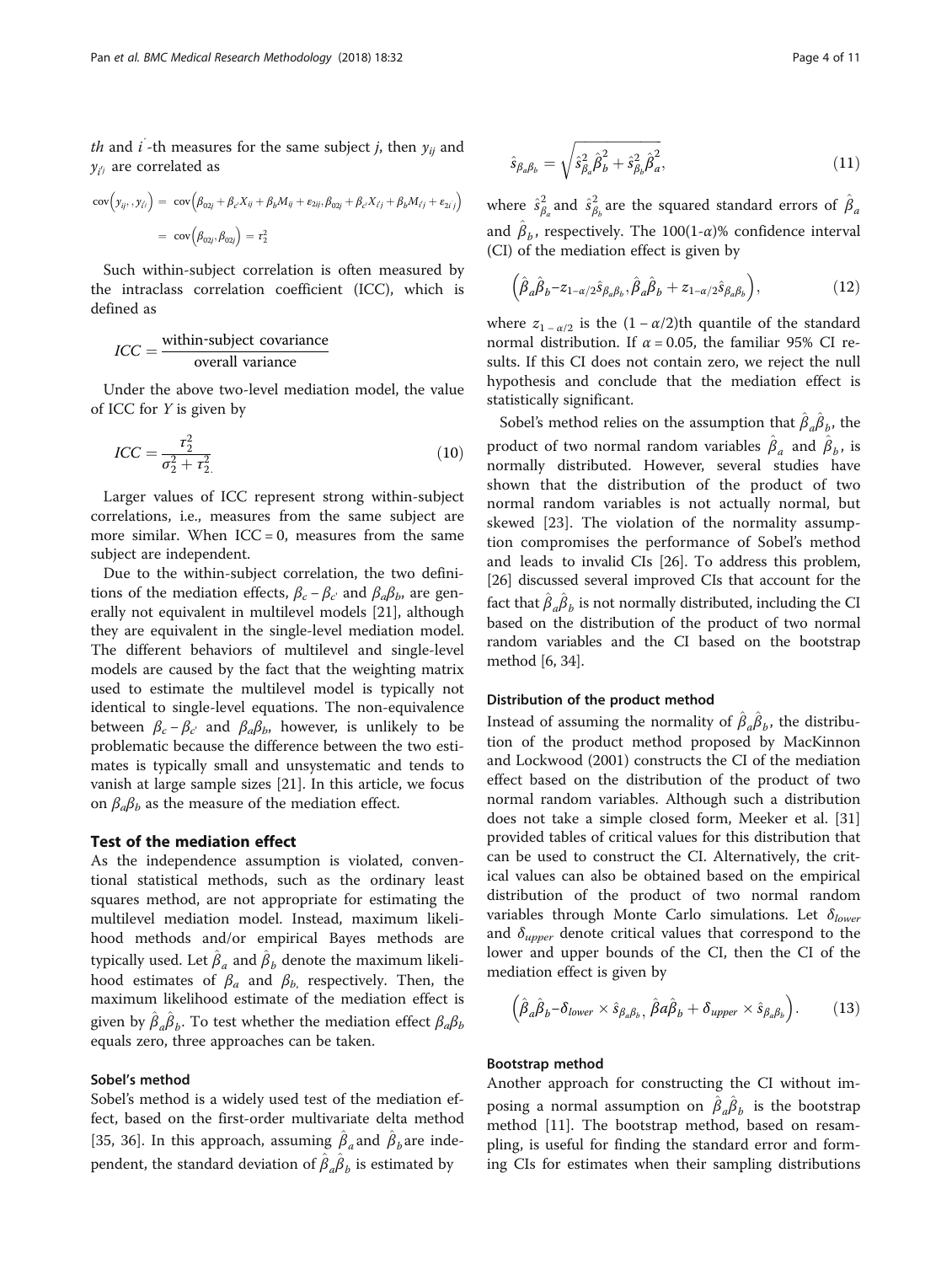are unknown. In this study, we use the percentile bootstrap [[6\]](#page-9-0) to construct the CI for the mediation effect. We repeatedly resample the original data with replacement, obtaining the so-called bootstrap samples. For each of the bootstrap samples, we estimate the mediation effect using the maximum likelihood method. These estimates form the empirical distribution of the mediation effect. Let  $q_{\alpha/2}$  and  $q_{1-\alpha/2}$  denote the  $(\alpha/2)$ th and  $(1-\alpha/2)$ th percentiles of this empirical distribution; then the  $100(1 - \alpha)$ % CI of the mediation effect is given by

$$
(q_{\alpha/2}, q_{1-\alpha/2}). \tag{14}
$$

When conducting bootstrap resampling for the multilevel mediation model, in principle, we should resample both the upper-level (subjects) and lower-level (measures) units. However, in a multilevel context, we should be careful of not breaking the structure of the dataset, therefore, a resampling scheme for multilevel models must take into account the hierarchical data structure. There are three approaches can be applied to bootstrap two-level models: the parametric bootstrap, the residual bootstrap, and the cases bootstrap. We chose the cases bootstrap since it requires minimal assumptions of hierarchical dependency in the data being assumed to be specified correctly. de Leeuw & Meijer [\[9](#page-10-0)] suggest that when the number of lower-level units (measures) is small, the approach of resampling only the upper level and keeping the lower level intact yields more accurate estimates. In our simulation, the number of lower-level units is small (i.e., 2 to 5), thus we only resampled the upper-level units. To be specific, the algorithm for cases bootstrap is as follows:

- 1. Draw a sample of size J with replacement from the upper level units; that is, draw a sample  $\{j_{k^*}, k = 1, \}$  $...,$  /} (with replacement) of upper level numbers.
- 2. For each k, draw a sample of entire cases, with replacement, from (the original) upper level unit j  $j_{k^*}$ . This sample has the same size  $n_{k^*} = n_{j_{k^*}} = n_j$ as the original unit from which the cases are drawn. Then, for each k, we have a set of data  $\{(\overline{Y}_{ik^*}, \overline{X}_{ik^*}, \overline{X}_{ik^*}, \overline{X}_{ik^*}, \overline{X}_{ik^*}, \overline{X}_{ik^*}, \overline{X}_{ik^*}, \overline{X}_{ik^*}, \overline{X}_{ik^*}, \overline{X}_{ik^*}, \overline{X}_{ik^*}, \overline{X}_{ik^*}, \overline{X}_{ik^*}, \overline{X}_{ik^*}, \overline{X}_{ik^*}, \overline{X}_{ik^*}, \overline{X}_{ik^*}, \overline{X}_{ik^$  $M_{ik^*}$ ,  $i = 1, \dots, n_{k^*}$ .
- 3. Compute estimates for all parameters of the twolevel model.
- 4. Repeat steps 1–3 B times.

## Simulation study

We conducted a simulation study to determine the sample size that is needed to achieve 80% power when using Sobel's method, the distribution of the product method, and the bootstrap method for longitudinal mediation studies. In our simulation, we varied three factors. The first one is the effect size of the mediation effect  $\hat{\beta}_a \hat{\beta}_b$ .

We considered four values of  $\beta_a$  and  $\beta_b$ : 0.14, 0.26, 0.39 and 0.59, respectively corresponding to smaller, medium, halfway (between medium and large), and large effect sizes. These values yielded 16 combinations of effect sizes of the mediation effect. Another factor is the ICC. We considered five values of ICC, 0.1, 0.3, 0.5, 0.7 and 0.9, to cover various within-subject correlations from low to high. The last factor is the number of repeated measures. We considered 2, 3, 4 and 5 repeated measures for each subject. For other parameters, we set the overall intercepts $\gamma_2$ and  $\gamma_3$  as zero. Since there were no repeated measurements in Fritz et al. [[14\]](#page-10-0) and the samples were all drawn from a standard normal distribution, for fair comparisons, we set marginal variances of  $Y_{ii}$ and  $M_{ij}$ , that is,  $\sigma_2^2 + \tau_2^2$  and  $\sigma_3^2 + \tau_3^2$ , as 1. Based on the definition of ICC, we have  $\tau_2^2 = \tau_3^2 = ICC$ .

To simulate data, we first simulated the independent variable X from the standard normal distribution, then generated random intercepts  $\beta_{02j}$  and  $\beta_{03j}$  according to eqs. ([7\)](#page-2-0) and [\(9\)](#page-2-0). Conditional on the values of  $\beta_{02i}$  and  $\beta_{03i}$ , we generated the dependent variable Y and mediating variable  $M$  according to eqs. ([6\)](#page-2-0) and ([8\)](#page-2-0).

To determine the power of the three test methods, under each of the parameter settings, we generated 1000 simulated datasets, and applied the methods to each of the datasets to test the mediation effect. We calculated the power of the methods as the proportion of tests that rejected the null hypothesis of no mediation effects, i.e., the CI excluded zero. For the bootstrap method, we based the construction of the CI on 500 bootstrap samples.

To determine the sample size that yields 80% power, we started with an initial guess of the sample size. If we found the power achieved with that sample size to be too low, we increased the sample size; and if we found the power to be too high, we decreased the sample size. We repeated this procedure until the sample size allowed us to reach the level of power nearest to 80%.

## Results

Tables [1,](#page-5-0) [2](#page-6-0), [3,](#page-6-0) [4](#page-7-0) and [5](#page-7-0) show the sample sizes necessary to achieve 80% power under five different ICCs (ICC = 0.1, 0.2, 0.4, 0.6, 0.9). For completeness, results with other ICCs, say, 0.3, 0.5, 0.7, and 0.8, are also shown, which can be found in the Additional file [1](#page-9-0): Tables S1- S4, respectively. In each table, the 16 mediation effect sizes are denoted by two letters, with the first one referring to the size of  $\beta_a$ , and the second letter referring to the size of  $\beta_b$ . We use S for small (0.14), M for medium (0.39), L for large (0.59) and H for halfway (0.26) between large and medium effect sizes, e.g., the effect size ML indicates  $\beta_a$ = 0.39 and  $\beta_b$ = 0.59.

Among the three methods of testing the mediation effects, Sobel's method required the largest sample size to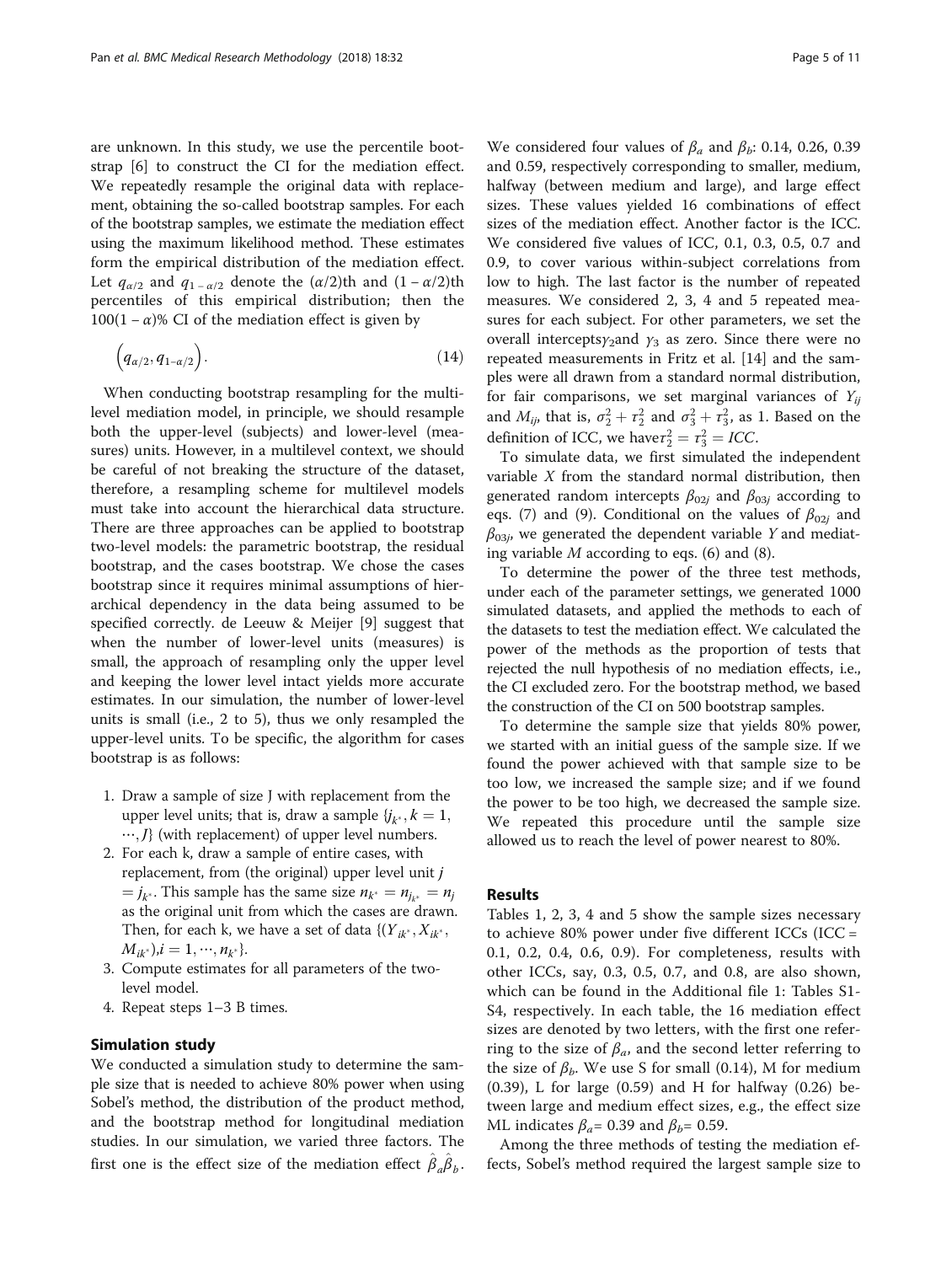<span id="page-5-0"></span>achieve 80% power. Bootstrapping and the distribution of the product method performed similarly and were more powerful than Sobel's method, as reflected by the relatively smaller sample sizes. For instance, when the mediation effect size was medium (i.e., SM) and the ICC was 0.2, with 4 repeated measures, Sobel's method required 191 subjects to achieve 80% power, whereas the distribution of the product and bootstrap methods required 188 and 185 subjects, respectively, to achieve the same power.

For all three methods, the sample size required to achieve 80% power depended on the value of the ICC (i.e., within-subject correlation). A larger value of ICC typically required a larger sample size to achieve 80% power. For example, under the design with two repeated measures and using the distribution of the product method, to detect a small effect size of SS, a sample size of 299 was needed when  $ICC = 0.1$ , while a sample size of 420 was needed when  $ICC = 0.4$ .

Simulation results also illustrated the advantage of the longitudinal study design. Compared with the results reported by Fritz and MacKinnon [[14\]](#page-10-0) for the crosssectional study, the required sample size under the longitudinal design was substantially smaller. When the ICC was low, such as 0.1, the required sample size under the longitudinal study design was a fraction of that under the cross-sectional design, and was approximately equal to the sample size of the cross-sectional study divided by the number of repeated measures. For example, under the longitudinal design with three repeated measures and using the distribution of the product method, the sample size under the longitudinal design was 215 to detect a small effect size of SS, which was approximately one-third of that required under the crosssectional design (667). Even when the ICC was relatively high, we still observed dramatic sample size savings. For example, when  $ICC = 0.6$  and using the bootstrap method, to detect the mediation effect size SM, the cross-sectional design required 422 subjects, while the longitudinal design with 4 repeated measures only required 351 subjects. This observation is in accordance to findings in literatures [\[19](#page-10-0)].

Figure [3](#page-8-0) shows the type I error rates for the sample sizes corresponding to 5 examples of zero mediation effects when  $ICC = 0.3$  for three repeated measures. A parameter combination of zero/zero (ZZ) had error rates around zero for all numbers of observations and sample sizes across the mediation tests. The distribution of the product method had the most precise rates; whereas Sobel's method had less type I error probability and bootstrapping inflated the error rates in the case of a zero/0.59 (ZL) parameter, as with small sample sizes. However, the rates approached 0.05 when the number of sample sizes increased. Other scenarios taking various ICCs and repeated measures showed results similar to those in Fig. [3](#page-8-0) and they are not shown in the paper.

**Table 1** Estimated numbers of required subjects for 2, 3, 4 and 5 observations with  $ICC = 0.1$ 

| Observations             |                |         |           |       |         |           |       |         |           |       |         |           |
|--------------------------|----------------|---------|-----------|-------|---------|-----------|-------|---------|-----------|-------|---------|-----------|
| Effect size <sup>a</sup> | $\overline{2}$ |         |           | 3     |         |           | 4     |         |           | 5     |         |           |
|                          | Sobel          | Product | Bootstrap | Sobel | Product | Bootstrap | Sobel | Product | Bootstrap | Sobel | Product | Bootstrap |
| SS                       | 365            | 299     | 304       | 257   | 215     | 215       | 207   | 163     | 169       | 169   | 136     | 142       |
| <b>SH</b>                | 272            | 235     | 237       | 194   | 172     | 180       | 151   | 140     | 150       | 133   | 126     | 131       |
| <b>SM</b>                | 248            | 226     | 230       | 188   | 188     | 200       | 146   | 144     | 145       | 132   | 126     | 130       |
| <b>SL</b>                | 238            | 248     | 251       | 176   | 176     | 176       | 148   | 147     | 149       | 124   | 126     | 128       |
| <b>HS</b>                | 238            | 201     | 209       | 161   | 138     | 143       | 123   | 104     | 108       | 99    | 83      | 85        |
| HH                       | 109            | 88      | 94        | 78    | 65      | 69        | 61    | 50      | 57        | 51    | 42      | 40        |
| <b>HM</b>                | 87             | 77      | 99        | 58    | 55      | 57        | 49    | 42      | 52        | 42    | 40      | 40        |
| HL                       | 74             | 72      | 73        | 57    | 51      | 25        | 47    | 46      | 20        | 40    | 38      | 39        |
| <b>MS</b>                | 215            | 200     | 209       | 138   | 134     | 140       | 110   | 102     | 105       | 86    | 83      | 85        |
| MH                       | 79             | 65      | 69        | 54    | 46      | 46        | 42    | 35      | 36        | 35    | 29      | 31        |
| <b>MM</b>                | 51             | 41      | 44        | 38    | 30      | 33        | 29    | 23      | 28        | 24    | 21      | 23        |
| ML                       | 40             | 36      | 38        | 29    | 27      | 28        | 24    | 22      | 25        | 20    | 18      | 20        |
| LS.                      | 204            | 206     | 204       | 139   | 132     | 140       | 105   | 101     | 103       | 83    | 82      | 82        |
| LH                       | 65             | 60      | 69        | 44    | 41      | 40        | 34    | 31      | 32        | 28    | 24      | 24        |
| LM                       | 36             | 31      | 33        | 25    | 22      | 24        | 19    | 17      | 18        | 17    | 15      | 15        |
| LL                       | 24             | 20      | 22        | 17    | 16      | 15        | 14    | 13      | 12        | 12    | 11      | 11        |

<sup>a</sup>Effect size: The first letter is the size of  $\beta_a$ , the second letter is the size of  $\beta_b$ ; S is small (0.14), M is medium (0.39), L is large (0.59) and H is halfway (0.26) between large and medium effect sizes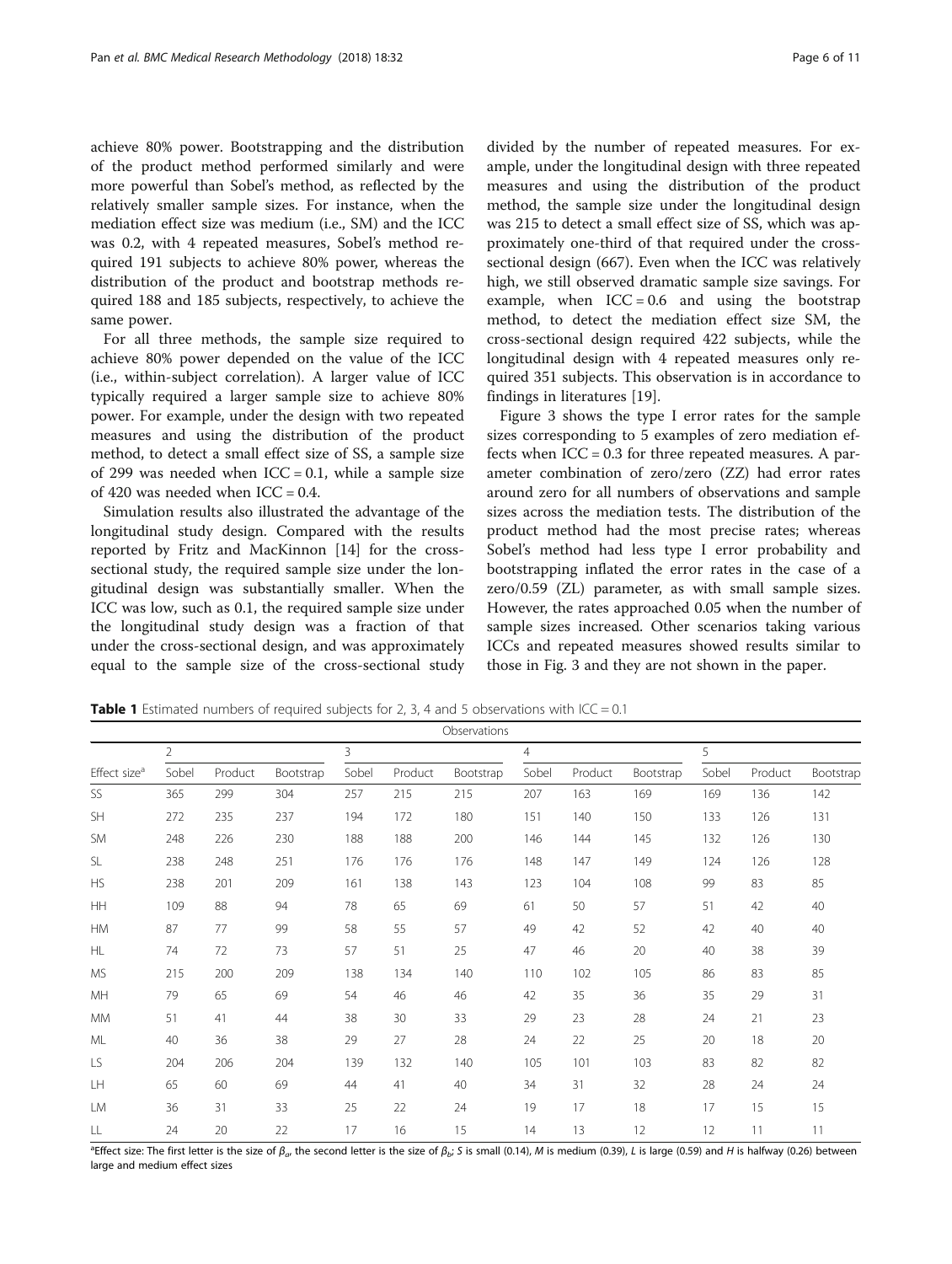| Observations |                |         |           |       |         |           |       |         |           |       |         |           |
|--------------|----------------|---------|-----------|-------|---------|-----------|-------|---------|-----------|-------|---------|-----------|
|              | $\overline{2}$ |         |           | 3     |         |           | 4     |         |           | 5     |         |           |
| Effect size  | Sobel          | Product | Bootstrap | Sobel | Product | Bootstrap | Sobel | Product | Bootstrap | Sobel | Product | Bootstrap |
| SS           | 408            | 330     | 341       | 291   | 244     | 234       | 239   | 204     | 201       | 201   | 169     | 175       |
| <b>SH</b>    | 301            | 282     | 283       | 231   | 226     | 230       | 201   | 185     | 190       | 177   | 163     | 160       |
| <b>SM</b>    | 294            | 287     | 279       | 226   | 220     | 218       | 191   | 188     | 185       | 163   | 166     | 170       |
| <b>SL</b>    | 282            | 267     | 278       | 223   | 213     | 211       | 188   | 182     | 182       | 166   | 163     | 164       |
| <b>HS</b>    | 240            | 206     | 224       | 166   | 137     | 139       | 129   | 107     | 107       | 108   | 89      | 84        |
| <b>HH</b>    | 120            | 97      | 104       | 87    | 72      | 79        | 71    | 59      | 58        | 61    | 53      | 60        |
| HM           | 95             | 87      | 90        | 74    | 65      | 68        | 61    | 56      | 60        | 56    | 49      | 52        |
| <b>HL</b>    | 88             | 85      | 85        | 72    | 65      | 70        | 61    | 57      | 54        | 51    | 49      | 48        |
| <b>MS</b>    | 213            | 194     | 202       | 148   | 138     | 141       | 112   | 102     | 111       | 90    | 81      | 85        |
| MH           | 81             | 68      | 73        | 59    | 49      | 53        | 47    | 39      | 37        | 39    | 32      | 30        |
| <b>MM</b>    | 56             | 46      | 50        | 40    | 33      | 33        | 34    | 27      | 28        | 28    | 25      | 23        |
| ML           | 47             | 38      | 37        | 32    | 31      | 28        | 29    | 27      | 23        | 25    | 24      | 24        |
| LS.          | 215            | 189     | 204       | 136   | 136     | 140       | 105   | 103     | 108       | 85    | 82      | 85        |
| LH           | 66             | 60      | 65        | 45    | 39      | 40        | 36    | 32      | 34        | 30    | 26      | 28        |
| LM           | 38             | 32      | 33        | 27    | 24      | 24        | 21    | 18      | 18        | 19    | 16      | 14        |
| LL           | 25             | 22      | 22        | 19    | 17      | 15        | 16    | 14      | 12        | 14    | 12      | 13        |

<span id="page-6-0"></span>**Table 2** Estimated numbers of required subjects for 2, 3, 4 and 5 observations with ICC = 0.2

## **Discussion**

Assuming a two-level mediation model and using Monte Carlo simulations, we determined the sample sizes required to achieve 80% power for longitudinal mediation studies under various practical settings. The simulation results provide guidance for researchers when choosing

appropriate sample sizes in the design of longitudinal mediation studies. Our simulations also show that the distribution of the product and bootstrap methods are more powerful than Sobel's method for testing the mediation effect. In addition, the required sample size is closely related to the ICC. A high ICC generally requires

**Table 3** Estimated numbers of required subjects for 2, 3, 4 and 5 observations with ICC = 0.4

|             | Observations   |         |           |       |         |           |       |         |           |       |         |           |
|-------------|----------------|---------|-----------|-------|---------|-----------|-------|---------|-----------|-------|---------|-----------|
|             | $\overline{2}$ |         |           | 3     |         |           | 4     |         |           | 5     |         |           |
| Effect size | Sobel          | Product | Bootstrap | Sobel | Product | Bootstrap | Sobel | Product | Bootstrap | Sobel | Product | Bootstrap |
| SS          | 479            | 394     | 395       | 363   | 300     | 334       | 313   | 269     | 276       | 282   | 251     | 253       |
| <b>SH</b>   | 379            | 351     | 564       | 305   | 299     | 298       | 276   | 266     | 270       | 290   | 244     | 254       |
| <b>SM</b>   | 376            | 350     | 351       | 307   | 301     | 302       | 269   | 251     | 253       | 282   | 238     | 232       |
| <b>SL</b>   | 360            | 361     | 361       | 293   | 302     | 305       | 271   | 276     | 275       | 283   | 251     | 264       |
| <b>HS</b>   | 258            | 215     | 219       | 181   | 153     | 159       | 149   | 120     | 134       | 137   | 106     | 111       |
| HH          | 143            | 117     | 123       | 108   | 90      | 92        | 91    | 80      | 88        | 93    | 72      | 75        |
| <b>HM</b>   | 116            | 109     | 111       | 96    | 88      | 88        | 85    | 79      | 81        | 88    | 72      | 78        |
| <b>HL</b>   | 112            | 109     | 110       | 93    | 86      | 90        | 84    | 79      | 85        | 86    | 73      | 74        |
| <b>MS</b>   | 217            | 210     | 212       | 152   | 132     | 141       | 116   | 105     | 118       | 100   | 83      | 85        |
| MH          | 88             | 72      | 81        | 65    | 54      | 59        | 56    | 45      | 48        | 54    | 39      | 40        |
| <b>MM</b>   | 64             | 54      | 55        | 49    | 45      | 47        | 42    | 37      | 38        | 42    | 35      | 33        |
| ML          | 54             | 49      | 50        | 45    | 41      | 44        | 39    | 38      | 38        | 41    | 35      | 40        |
| LS          | 209            | 198     | 204       | 143   | 138     | 140       | 105   | 96      | 108       | 85    | 81      | 87        |
| LH          | 68             | 61      | 63        | 49    | 42      | 49        | 40    | 33      | 37        | 35    | 28      | 29        |
| LM          | 41             | 34      | 36        | 32    | 25      | 26        | 25    | 22      | 21        | 24    | 19      | 19        |
| LL          | 29             | 24      | 26        | 23    | 20      | 23        | 20    | 18      | 19        | 20    | 17      | 18        |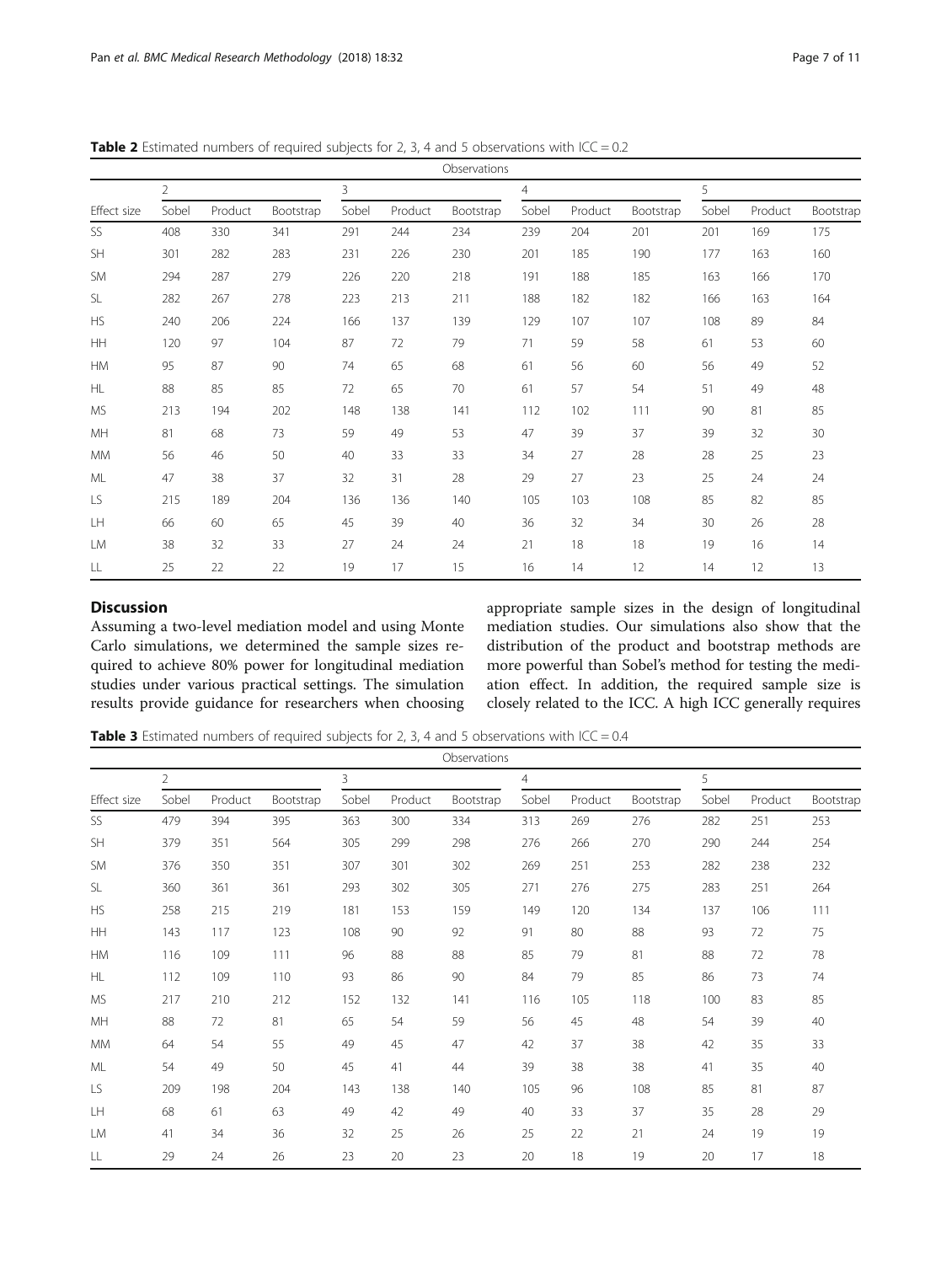| Observations |       |         |           |       |         |           |                |         |           |       |         |           |
|--------------|-------|---------|-----------|-------|---------|-----------|----------------|---------|-----------|-------|---------|-----------|
|              | 2     |         |           | 3     |         |           | $\overline{4}$ |         |           | 5     |         |           |
| Effect size  | Sobel | Product | Bootstrap | Sobel | Product | Bootstrap | Sobel          | Product | Bootstrap | Sobel | Product | Bootstrap |
| SS           | 551   | 467     | 477       | 438   | 378     | 385       | 400            | 326     | 333       | 351   | 326     | 326       |
| <b>SH</b>    | 451   | 426     | 453       | 376   | 369     | 370       | 363            | 349     | 350       | 332   | 326     | 334       |
| <b>SM</b>    | 451   | 438     | 451       | 380   | 377     | 380       | 357            | 346     | 351       | 326   | 323     | 333       |
| <b>SL</b>    | 454   | 444     | 445       | 385   | 376     | 380       | 344            | 326     | 340       | 326   | 313     | 324       |
| <b>HS</b>    | 289   | 234     | 239       | 200   | 171     | 179       | 171            | 136     | 157       | 145   | 120     | 127       |
| HH           | 156   | 132     | 130       | 127   | 111     | 122       | 111            | 101     | 108       | 104   | 93      | 96        |
| HM           | 142   | 125     | 132       | 115   | 111     | 113       | 107            | 102     | 105       | 100   | 98      | 98        |
| <b>HL</b>    | 133   | 131     | 127       | 115   | 111     | 112       | 102            | 97      | 97        | 100   | 97      | 99        |
| <b>MS</b>    | 226   | 194     | 202       | 157   | 145     | 148       | 129            | 108     | 118       | 106   | 88      | 85        |
| MH           | 99    | 80      | 91        | 76    | 62      | 73        | 63             | 52      | 60        | 57    | 48      | 52        |
| <b>MM</b>    | 72    | 62      | 70        | 61    | 51      | 53        | 54             | 47      | 48        | 49    | 46      | 48        |
| ML           | 63    | 59      | 61        | 53    | 52      | 52        | 49             | 49      | 49        | 47    | 46      | 46        |
| LS           | 211   | 201     | 204       | 138   | 132     | 135       | 117            | 105     | 108       | 91    | 79      | 87        |
| LH           | 72    | 62      | 65        | 52    | 45      | 49        | 43             | 36      | 38        | 37    | 31      | 32        |
| <b>LM</b>    | 45    | 38      | 39        | 35    | 29      | 34        | 30             | 24      | 28        | 26    | 23      | 24        |
| LL           | 33    | 31      | 32        | 28    | 24      | 25        | 25             | 24      | 25        | 23    | 21      | 23        |

<span id="page-7-0"></span>**Table 4** Estimated numbers of required subjects for 2, 3, 4 and 5 observations with ICC = 0.6

a larger sample size to detect a given effect size. The simulation results show that when the ICC is high, above 0.8 for instance, the required sample sizes in these scenarios are close to the values provided in Fritz et al. [[14\]](#page-10-0), suggesting that we should choose cross-sectional studies instead of longitudinal studies since the former is

relatively easy to conduct but does not lose power. However, in real studies, especially in psychotherapy clinical trial studies, a meta-analysis of ICCs found that ICCs varied widely, ranging from 0 to 0.729, with an average around 0.08 [\[8](#page-10-0)]. Similar results have been found in clinical trial data [[12](#page-10-0), [20](#page-10-0)] and clinical practice data

**Table 5** Estimated numbers of required subjects for 2, 3, 4 and 5 observations with ICC = 0.9

|             | Observations   |         |           |                |         |           |                |         |           |       |         |           |
|-------------|----------------|---------|-----------|----------------|---------|-----------|----------------|---------|-----------|-------|---------|-----------|
|             | $\overline{2}$ |         |           | $\overline{3}$ |         |           | $\overline{4}$ |         |           | 5     |         |           |
| Effect size | Sobel          | Product | Bootstrap | Sobel          | Product | Bootstrap | Sobel          | Product | Bootstrap | Sobel | Product | Bootstrap |
| SS          | 638            | 576     | 581       | 544            | 495     | 523       | 499            | 465     | 454       | 476   | 426     | 455       |
| <b>SH</b>   | 551            | 545     | 550       | 499            | 468     | 473       | 462            | 463     | 464       | 458   | 440     | 465       |
| <b>SM</b>   | 551            | 550     | 550       | 507            | 485     | 490       | 476            | 479     | 478       | 444   | 447     | 445       |
| <b>SL</b>   | 568            | 576     | 577       | 512            | 499     | 500       | 461            | 466     | 466       | 447   | 425     | 435       |
| <b>HS</b>   | 308            | 246     | 251       | 236            | 189     | 204       | 193            | 163     | 168       | 175   | 148     | 162       |
| HH          | 195            | 165     | 170       | 159            | 144     | 149       | 144            | 139     | 142       | 143   | 129     | 134       |
| <b>HM</b>   | 183            | 171     | 170       | 143            | 148     | 149       | 139            | 133     | 132       | 134   | 128     | 129       |
| HL          | 167            | 164     | 166       | 154            | 145     | 148       | 134            | 134     | 132       | 134   | 129     | 131       |
| <b>MS</b>   | 232            | 208     | 212       | 171            | 145     | 153       | 136            | 113     | 111       | 115   | 95      | 102       |
| MH          | 109            | 92      | 102       | 90             | 74      | 85        | 79             | 66      | 70        | 71    | 65      | 67        |
| <b>MM</b>   | 86             | 76      | 82        | 73             | 66      | 65        | 65             | 64      | 64        | 63    | 60      | 62        |
| ML          | 82             | 74      | 77        | 70             | 65      | 66        | 63             | 63      | 63        | 65    | 61      | 62        |
| LS          | 213            | 207     | 216       | 144            | 133     | 137       | 111            | 108     | 109       | 91    | 84      | 84        |
| LH          | 77             | 64      | 76        | 56             | 48      | 54        | 49             | 40      | 48        | 43    | 36      | 40        |
| LM          | 50             | 42      | 46        | 41             | 36      | 34        | 35             | 31      | 32        | 32    | 27      | 30        |
| LL          | 41             | 34      | 37        | 33             | 31      | 33        | 31             | 29      | 30        | 30    | 28      | 30        |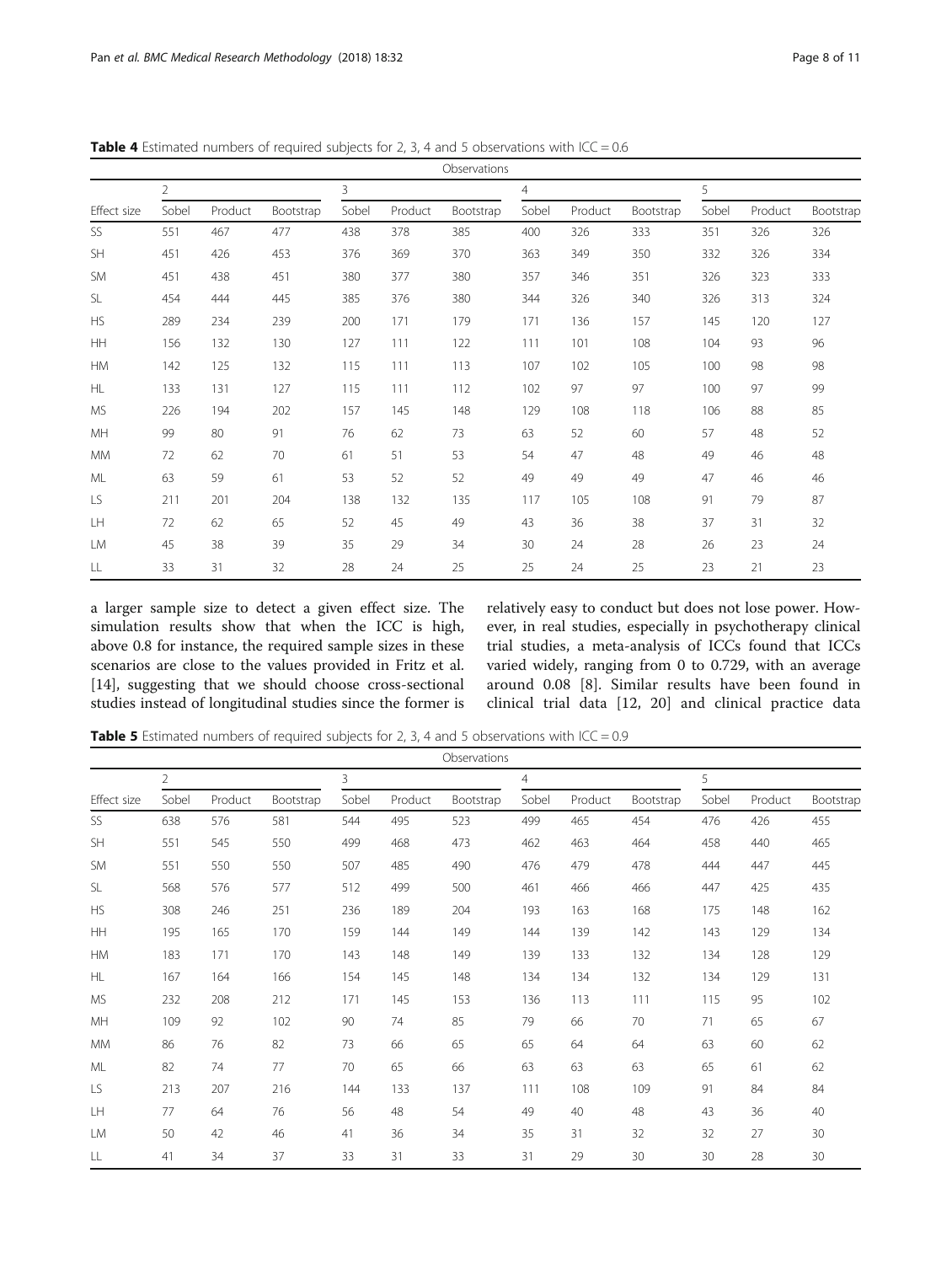<span id="page-8-0"></span>

[[24, 32](#page-10-0), [37\]](#page-10-0). In studies in the field of education, small ICCs are also common [[15\]](#page-10-0), with 0.20 as a median value.

Another interesting finding for multilevel mediation is that the power of testing the mediation effect depends on not only the overall value of the mediation effects  $\beta_a\beta_b$ , but also the values of the individual regression coefficients  $\beta_a$  and  $\beta_b$ . For instance, the sample size required to detect the effect size of LS is different from that required to detect the effect size SL. In other words, the sample size depends on the

position of the effect sizes. Such a "positioning" effect for testing the mediation effect in multilevel mediation depends on the ICC. A high ICC leads to a stronger positioning effect. For example, in Table [5](#page-7-0), when  $ICC = 0.9$ , detecting the effect size  $SL$  requires 568 subjects, while detecting the effect size LS only requires 213 subjects. The positioning effect does not appear in the single-level mediation model, which can be viewed as an extreme case of the multilevel model with  $ICC = 0$ . In the single-level mediation model, the required sample size (or power) only depends on the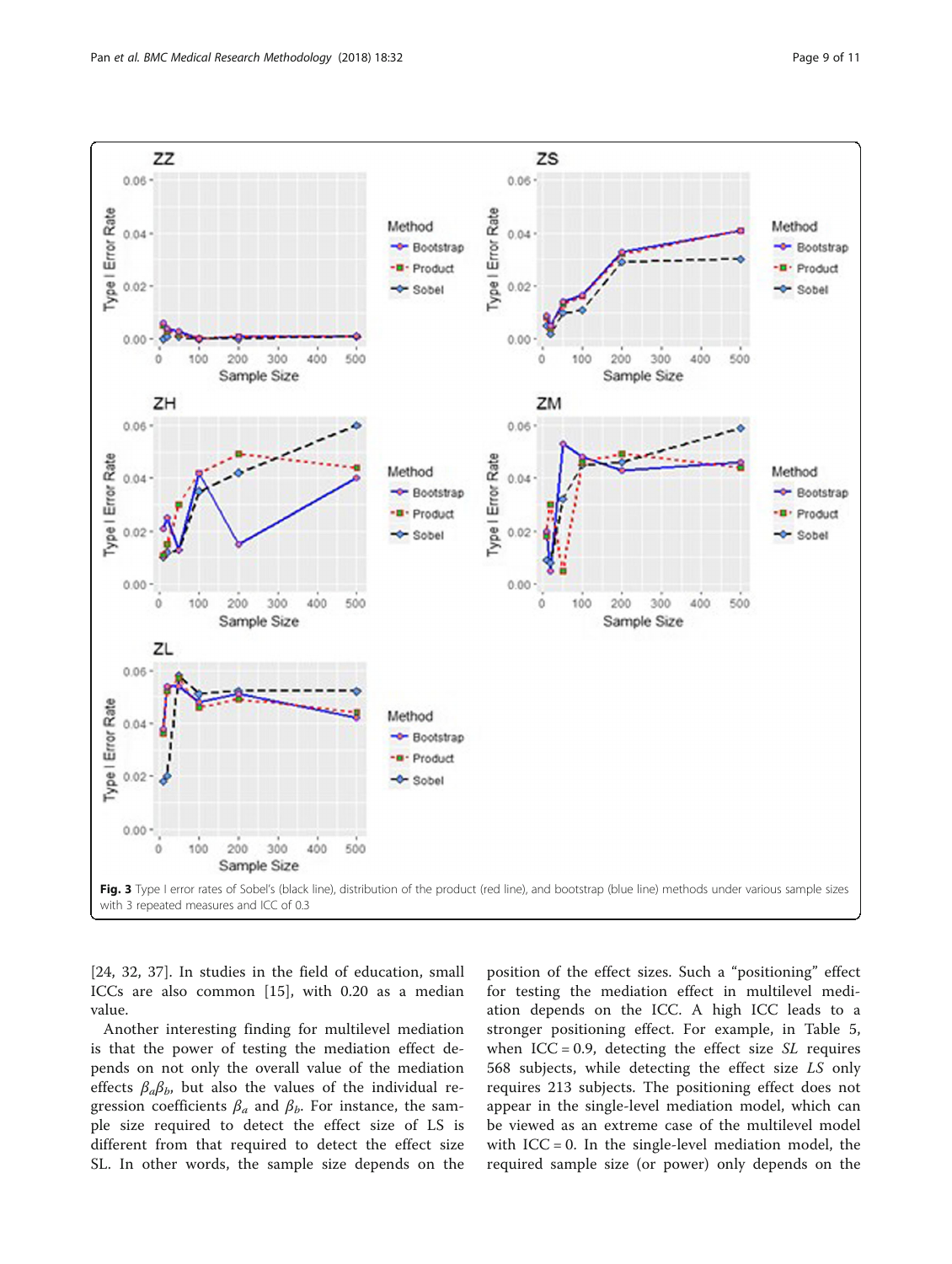<span id="page-9-0"></span>value of  $\beta_a \beta_b$ , but not the individual values of  $\beta_a$  and  $\beta_h$  [[14\]](#page-10-0). For example, the number of subjects needed to detect the effect size LS was equal to that required to detect the effect size SL. The different behavior of multilevel mediation compared to single-level mediation is due to the within-cluster correlation in the multilevel model. Therefore, when conducting power calculations for longitudinal mediation studies, in addition to the mediation effect  $\beta_a \beta_b$ , it is equally important to report the effect size of  $\beta_a$  and  $\beta_b$ .

Our simulation studies showed that the bootstrap and the distribution of the product methods have similar performance in testing the mediation effect. However, as the bootstrap is much more computerintensive and time-consuming, we recommend using the distribution of the product method in practice. One limitation is that in the paper, coefficients  $\beta_c$ ,  $\beta_a$ ,  $β<sub>b</sub>$  and  $β<sub>c</sub>$  in the model were treated as fixed-effects coefficients only. More flexible model by treating these as random-effects variables and two-level random-slopes model can also be considered. Another limitation is that in practice, effects size estimates are just estimates, not the true values, so uncertainty needs to be considered in the effect size estimates for sample size planning. Interested readers can consult the papers by [2, [10\]](#page-10-0) for more information. There is a recent paper [[38\]](#page-10-0) discusses power and sample size for mediation model in longitudinal studies, however, in their model, the mediator was assumed to be timeinvarying instead of time-variant in our research.

## Conclusion

Mediation analysis using longitudinal data allows researchers to investigate biological pathways and identifies their direct and indirect contribution to interested outcome variable. However, though this method is common in psychological and social research, sample size determination is still a challenging problem. This paper gives a way of using multilevel model for longitudinal data to provide the sample size under various sizes of the mediation effect, within-subject correlations and numbers of repeated measures via simulations by using three methods, Sobel, distribution of product and bootstrap. We found that the bootstrap and distribution of the product methods had comparable results and were more powerful than the Sobel's method in terms of relatively smaller sample sizes. We recommend to use the distribution of product method due to its less computational load. For the mediation model of longitudinal data, the sample size depended on the ICC (i.e., the intra-subject correlation), number of repeated measurements, "position" of  $\beta_a$  and  $\beta_b$ . Sample size tables for commonly encountered scenarios in practice were also provided for researchers' convenient use.

## Additional file

[Additional file 1:](dx.doi.org/10.1186/s12874-018-0473-2) Estimated numbers of required subjects with ICC = 0.3, 0.5, 0.7 and 0.8. (DOCX 27 kb)

#### Acknowledgements

The authors thank the associate editor and two reviewers for very insightful and constructive comments that substantially improved the article.

#### Funding

Yuan's research was partially supported by grants CA154591, CA016672, and 5P50CA098258 from the National Cancer Institute. Miao's research was partially supported by Military Health Care Key Projects during the Twelfth Five-year Plan Period. The above funds supported the authors to conduct statistical analysis, program code for producing results and write the manuscript and interpret the results.

#### Availability of data and materials

Not applicable.

#### Authors' contributions

HP: idea for the study, programming, interpretation of results, writing of manuscript. YY: idea for the study, results checking, interpretation of results, writing of manuscript. SL: idea for the study, interpretation of results, writing of manuscript. DM: interpretation of results, writing of manuscript. All authors read and approved the final manuscript.

#### Ethics approval and consent to participate

Not applicable. This work contains no human data.

#### Consent for publication

Not applicable.

#### Competing interests

The authors declare that they have no competing interests.

#### Publisher's note

Springer Nature remains neutral with regard to jurisdictional claims in published maps and institutional affiliations.

#### Author details

<sup>1</sup>Department of Biostatistics, St. Jude Children's Research Hospital, Memphis TN 38105, USA. <sup>2</sup>Department of Biostatistics, Department of Biostatistics, Unit 1411, Anderson Cancer Center, The University of Texas MD, 1515 Holcombe Blvd, Houston, TX 77030, USA. <sup>3</sup>Department of Medical Psychology, Fourth Military Medical University, Xi'an 710032, China.

#### Received: 25 May 2017 Accepted: 11 January 2018 Published online: 27 March 2018

#### References

- 1. Abraham WT, Russell DW. Statistical power analysis in psychological research. Soc Personal Psychol Compass. 2008;2(1):283–301.
- 2. Anderson SF, Maxwell SE. Addressing the "replication crisis": using original studies to design replication studies with appropriate statistical power. Multivar Behav Res. 2017:1–20.
- 3. Barcikowski R. Statistical power with group mean as the unit of analysis. J Educ Stat. 1981;6:267–85.
- Baron RM, Kenny DA. The moderator-mediator variable distinction on social psychological research: conceptual, strategic, and statistical considerations. J Pers Soc Psychol. 1986;51:1173–82.
- 5. Bauer DJ, Preacher KJ, Gil KM. Conceptualizing and testing random indirect effects and moderated mediation in multilevel models: new procedures and recommendations. Psychol Methods. 2006;11:142–63.
- 6. Bollen KA, Stine R. Direct and indirect effects: classical and bootstrap estimates of variability. Sociol Methodol. 1990;20:115–40.
- 7. Collins LM, Graham JW, Flaherty BP. An alternative framework for defining mediation. Multivar Behav Res. 1998;33:295–312.